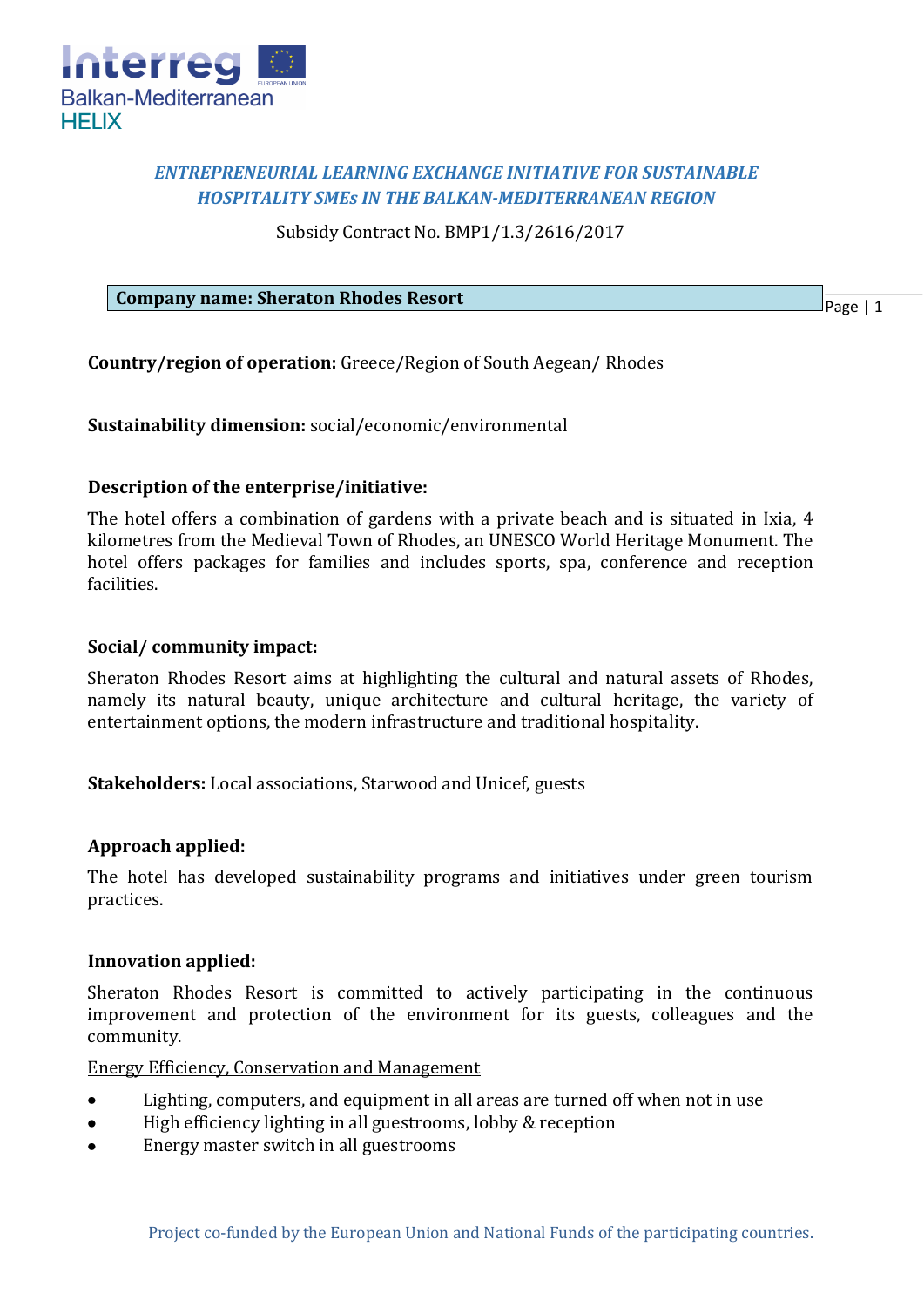

## Water Conservation and Management of Freshwater Resources

Make a Green Choice- Guests have the option to reuse linens or decline housekeeping service to assist our water conservation efforts

Toilets and faucets taps are low flow

## Environmentally Sensitive Purchasing

The company avoids the purchase of any paint that contains heavy metals or toxic  $\frac{Page}{}$  | 2 organic substances.

The Bliss soaps are 100% biodegradable and the packaging is recyclable

All other Sheraton packaged plastic items in the Food & Beverage, Housekeeping department and general amenities are 100% recycled material

The company only utilizes insecticides, fertilizers, and biocides allowed by a recognized Organic Program, Organic Materials Review Institute (OMRI), or its local/regional equivalent for use in a garden or landscaping

## Banquets and Meetings – link

- Local food products are offered
- Paperless sales tools such as electronic menus, proposals and bills are used to cut down on paper usage
- Newspapers are provided complimentary in the lobby, reducing the impact when delivered to every guestroom.
- LCD energy efficient digital meeting signage
- Sustainable [green meeting](http://www.sheratonrhodesresort.gr/assets/u/greenmeetings_short_web.pdf) options and "Clutter Free Meetings"

#### Social engagement

The hotel participates in a partnership between Starwood and Unicef, promoting the Checkout for Children program, giving guest the opportunity to donate 1 euro to Unicef at check out and organizing fund raising events through the Road 2 Awareness project.

Sheraton Rhodes Resort has been awarded the Green Key Eco Label for 2017. The "Green Key" is an international program of quality, which serves as an incentive for any small or large unit, active in the tourism industry, to turn into a "green" unit.



Project co-funded by the European Union and National Funds of the participating countries.